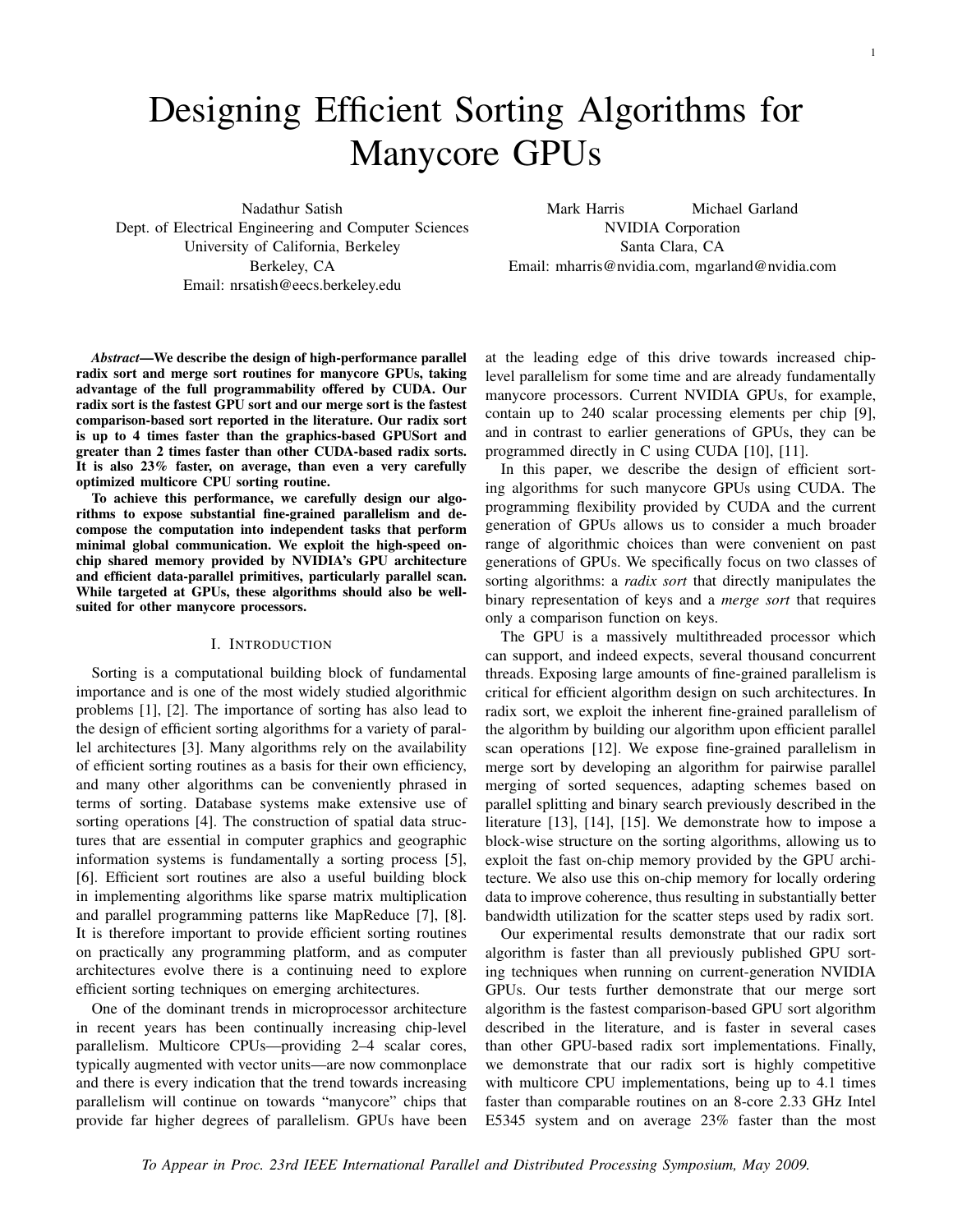optimized published multicore CPU sort [16] running on a 4-core 3.22 GHz Intel Q9550 processor.

## II. PARALLEL COMPUTING ON THE GPU

Before discussing the design of our sorting algorithms, we briefly review the salient details of NVIDIA's current GPU architecture and the CUDA parallel programming model. As their name implies, GPUs (Graphics Processing Units) came about as accelerators for graphics applications, predominantly those using the OpenGL and DirectX programming interfaces. Due to the tremendous parallelism inherent in graphics, GPUs have long been massively parallel machines. Although they were originally purely fixed-function devices, GPUs have rapidly evolved into increasingly flexible programmable processors.

Modern NVIDIA GPUs—beginning with the GeForce 8800 GTX—are fully programmable manycore chips built around an array of parallel processors [9], as illustrated in Figure 1. The GPU consists of an array of SM multiprocessors, each of which is capable of supporting up to 1024 co-resident concurrent threads. NVIDIA's current products range in size from 1 SM at the low end to 30 SMs at the high end. A single SM shown in Figure 1 contains 8 scalar SP processors, each with 1024 32-bit registers, for a total of 64KB of register space per SM. Each SM is also equipped with a 16KB on-chip memory that has very low access latency and high bandwidth, similar to an L1 cache.

All thread management, including creation, scheduling, and barrier synchronization is performed entirely in hardware by the SM with essentially zero overhead. To efficiently manage its large thread population, the SM employs a SIMT (Single Instruction, Multiple Thread) architecture [9], [10]. Threads are executed in groups of 32 called *warps*. The threads of a warp are executed on separate scalar processors which share a single multithreaded instruction unit. The SM transparently manages any divergence in the execution of threads in a warp. This SIMT architecture allows the hardware to achieve substantial efficiencies while executing non-divergent dataparallel codes.

CUDA [10], [11] provides the means for developers to execute parallel programs on the GPU. In the CUDA programming model, an application is organized into a sequential *host* program that may execute parallel programs, referred to as *kernels*, on a parallel *device*. Typically, the host program executes on the CPU and the parallel kernels execute on the GPU, although CUDA kernels may also be compiled for efficient execution on multicore CPUs [17].

A kernel is a SPMD-style (Single Program, Multiple Data) computation, executing a scalar sequential program across a set of parallel threads. The programmer organizes these threads into *thread blocks*; a kernel thus consists of a grid of one or more blocks. A thread block is a group of concurrent threads that can cooperate amongst themselves through barrier synchronization and a per-block shared memory space private to that block. When invoking a kernel, the programmer specifies both the number of blocks and the number of threads per block to be created when launching the kernel. The thread blocks of a CUDA kernel essentially virtualize the SM multiprocessors of the physical GPU. We can think of each thread block as a virtual multiprocessor where each thread has a fixed register footprint and each block has a fixed allocation of per-block shared memory.

# *A. Efficiency Considerations*

The SIMT execution of threads is largely transparent to the CUDA programmer. However, much like cache line sizes on traditional CPUs, it can be ignored when designing for correctness, but must be carefully considered when designing for peak performance. To achieve best efficiency, kernels should avoid execution divergence, where threads within a warp follow different execution paths. Divergence between warps, however, introduces no performance penalty.

The on-chip shared memory provided by the SM is an essential ingredient for efficient cooperation and communication amongst threads in a block. It is particularly advantageous when a thread block can load a block of data into on-chip shared memory, process it there, and then write the final result back out to external memory.

The threads of a warp are free to load from and store to any valid address, thus supporting general gather and scatter access to memory. However, when threads of a warp access consecutive words in memory, the hardware is able to coalesce these accesses into aggregate transactions with the memory system, resulting in substantially higher memory throughput. For instance, a warp of 32 threads gathering from widely separated addresses will issue 32 requests to memory, while a warp reading 32 consecutive words will issue 2 requests.

Finally, the GPU relies on multithreading, as opposed to a cache, to hide the latency of transactions with external memory. It is therefore necessary to design algorithms that create enough parallel work to keep the machine fully utilized. For current-generation hardware, a minimum of around 5,000– 10,000 threads must be live simultaneously to efficiently utilize the entire chip.

## *B. Algorithm Design*

When designing algorithms in the CUDA programming model, our central concern is in dividing the required work up into pieces that may be processed by  $p$  thread blocks of  $t$  threads each. Throughout this paper, we will use a thread block size of  $t = 256$ . Using a power-of-2 size makes certain algorithms, such as parallel scan and bitonic sort, easier to implement, and we have empirically determined that 256-thread blocks provide the overall best performance. For operations such as sort that are required to process input arrays of size *n*, we choose  $p \propto n/t$ , assigning a single or small constant number of input elements to each thread.

We treat the number of thread blocks as the analog of "processor count" in parallel algorithm analysis, despite the fact that threads within a block will execute on multiple processing cores within the SM multiprocessor. It is at the thread block (or SM) level at which internal communication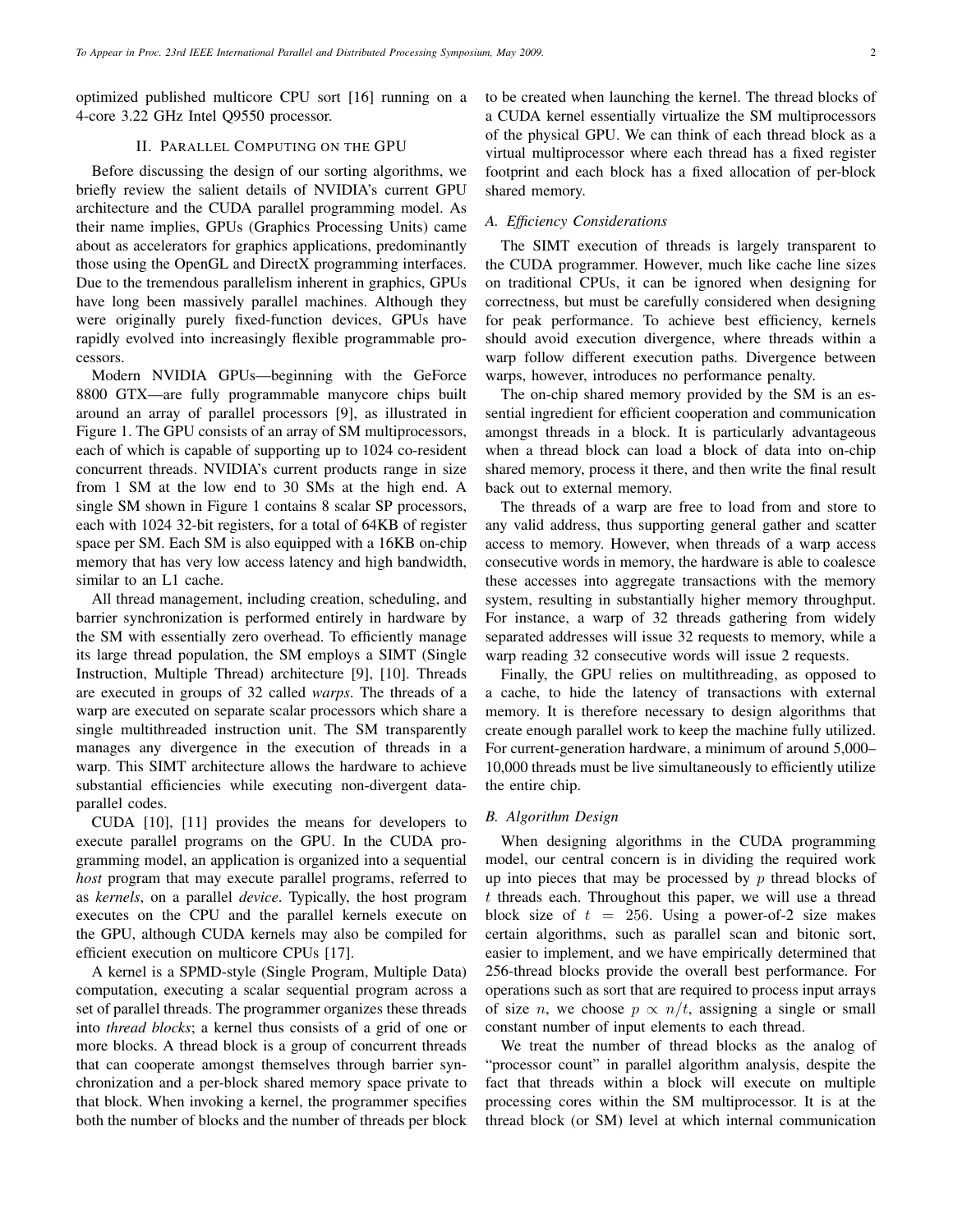

Fig. 1. GeForce GTX 280 GPU with 240 scalar processor cores (SPs), organized in 30 multiprocessors (SMs).

is cheap and external communication becomes expensive. Therefore, focusing on the decomposition of work between the  $p$  thread blocks is the most important factor in assessing performance.

It is fairly natural to think of a single thread block as the rough equivalent of a CRCW asynchronous PRAM [18], using explicit barriers to synchronize. Broadly speaking, we find that efficient PRAM algorithms are generally the most efficient algorithms at the block level. Since global synchronization can only be achieved via the barrier implicit between successive kernel calls, the need for global synchronization drives the decomposition of parallel algorithms into separate kernels.

## III. RADIX SORT

Radix sort is one of the oldest and best-known sorting algorithms, and on sequential machines it is often amongst the most efficient for sorting small keys. It assumes that the keys are d-digit numbers and sorts on one digit of the keys at a time, from least to most significant. For a fixed key size  $d$ , the complexity of sorting *n* input records will be  $O(n)$ .

The sorting algorithm used within each of the  $d$  passes of radix sort is typically a counting sort or bucket sort [2]. Each radix- $2^b$  digit is a b-bit string within the key. For a given digit of each key, we compute the number of keys whose digits are smaller plus the number of keys with the same digit occurring earlier in the sequence. This will be the output index at which the element should be written, which we will refer to as the *rank* of the element. Having computed the rank of each element, we complete the pass by scattering the elements into the output array. Since this counting is stable (i.e., it preserves the relative ordering of keys with equal digits) sorting each digit from least to most significant is guaranteed to leave the sequence correctly sorted after all d passes are complete.

Radix sort is fairly easy to parallelize, as the counting sort used for each pass can be reduced to a parallel prefix sum, or *scan*, operation [12], [19], [20], [21]. Scans are a fundamental data-parallel primitive with many uses and which can be implemented efficiently on manycore processors like the GPU [22]. Past experience suggests that radix sort is

amongst the easiest of parallel sorts to implement [23] and is as efficient as more sophisticated algorithms, such as sample sort, when  $n/p$  is small [23], [21].

The simplest scan-based technique is to sort keys 1 bit at a time—referred to by Blelloch [12] as a "split" operation. This approach has been implemented in CUDA by Harris *et al.* [24] and is publicly available as part of the CUDA Data-Parallel Primitives (CUDPP) library [25]. While conceptually quite simple, this approach is not particularly efficient when the arrays are in external DRAM. For 32-bit keys, it will perform 32 scatter operations that reorder the entire sequence. Transferring data to/from external memory is relatively expensive on modern processors, so we would prefer to avoid this level of data movement if possible. One natural way to reduce the number of scatters is to consider more than  $b = 1$ bits per pass. To do this efficiently, we can have each of the  $p$  blocks compute a histogram counting the occurrences of the  $2<sup>b</sup>$  possible digits in its assigned tile of data, which can then be combined using scan [19], [21]. Le Grand [26] and He *et al.* [27] have implemented similar schemes in CUDA. While more efficient, we have found that this scheme also makes inefficient use of external memory bandwidth. The higher radix requires fewer scatters to global memory. However, it still performs scatters where consecutive elements in the sequence may be written to very different locations in memory. This sacrifices the bandwidth improvement available due to coalesced writes, which in practice can be as high as a factor of 10.

To design an efficient radix sort, we begin by dividing the sequence into tiles that will be assigned to  $p$  thread blocks. We focus specifically on making efficient use of memory bandwidth by (1) minimizing the number of scatters to global memory and (2) maximizing the coherence of scatters. Data blocking and a digit size  $b > 1$  accomplishes the first goal. We accomplish the second goal by using on-chip shared memory to locally sort data blocks by the current radix- $2<sup>b</sup>$  digit. This converts scattered writes to external memory into scattered writes to on-chip memory, which is roughly 2 orders of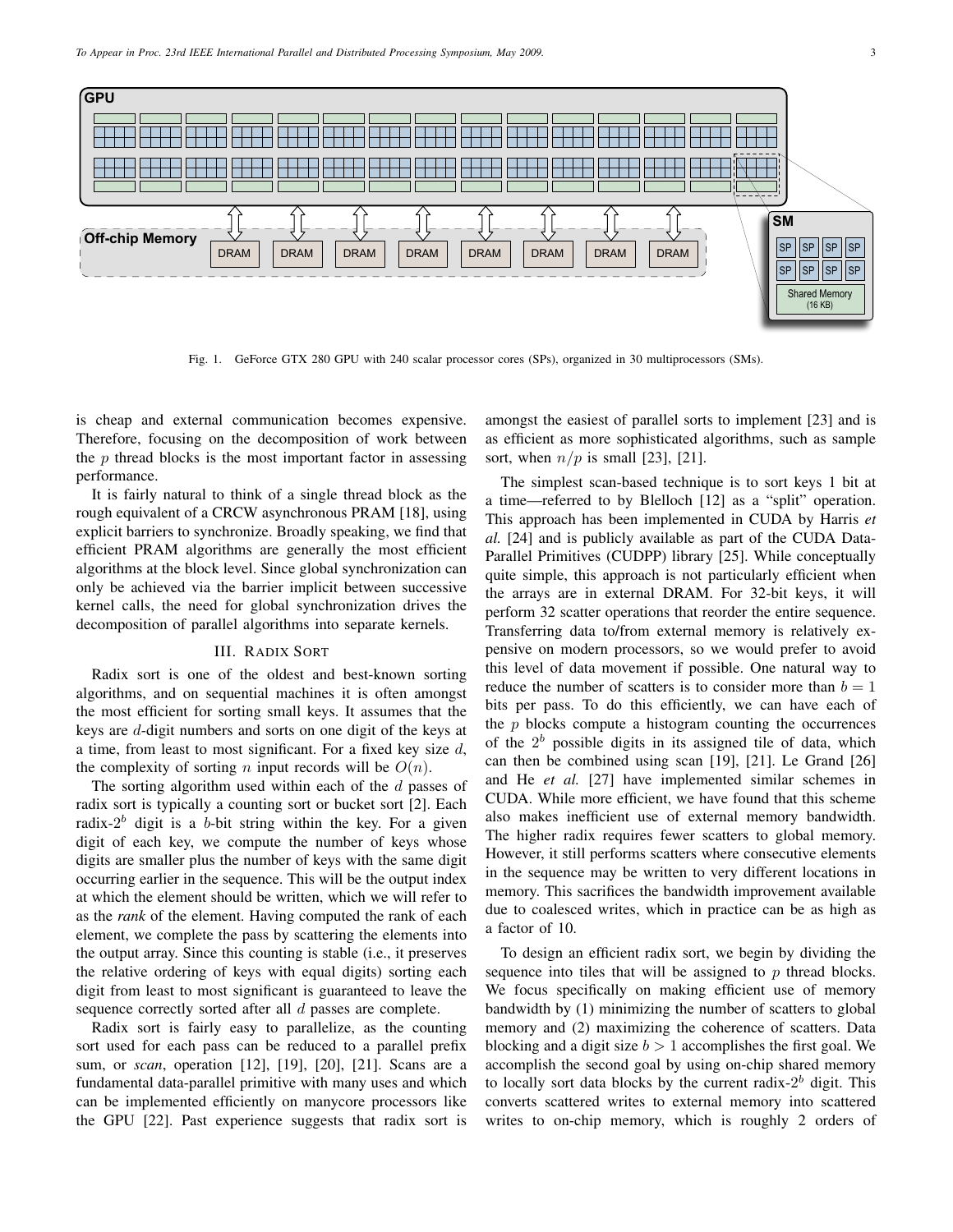

Fig. 2. Per-block histograms to be stored in column-major order for prefix sum.

magnitude faster.

We implement each pass of the radix sort in four phases. As global synchronization is required between each phase, they correspond to separate parallel kernel invocations.

- 1) Each block loads and sorts its tile in on-chip memory using *b* iterations of 1-bit split.
- 2) Each block writes its  $2^b$ -entry digit histogram and the sorted data tile to global memory.
- 3) Perform a prefix sum over the  $p \times 2^b$  histogram table, stored in column-major order, to compute global digit offsets [19], [21] (see Figure 2).
- 4) Using prefix sum results, each block copies its elements to their correct output position.

As we discussed earlier, our CUDA kernels are executed by blocks of  $t = 256$  threads each. While assigning one element per thread would be a natural design choice, handling a larger number of elements per thread is actually somewhat more efficient. We process 4 elements per thread or 1024 elements per block. Performing more independent serial work in each thread improves overall parallel work efficiency and provides more opportunities to hide latency. Since each block will process a tile of 1024 elements, we use  $p = \lceil n/1024 \rceil$ blocks in our computations.

The choice of b is determined by two competing factors. We pre-sort each tile in Step 1 to limit the scatter in Step 4 to only  $2^b$  contiguous blocks. Larger values of b will decrease the coherence of this scatter. On the other hand, a small  $b$ leads to a large number of passes, each of which performs a scatter in global memory. Given that each block processes  $O(t)$  elements, we expect that the number of buckets  $2^b$ should be at most  $O(\sqrt{t})$ , since this is the largest size for which we can expect uniform random keys to (roughly) fill all buckets uniformly. We find empirically that choosing  $b = 4$ , buckets uniformly. We find empirically that choosing  $b = 4$ , which in fact happens to produce exactly  $\sqrt{t}$  buckets, provides the best balance between these factors and the best overall performance.

## IV. MERGE SORT

Since direct manipulation of keys as in radix sort is not always allowed, it is important to provide efficient comparisonbased sorting algorithms as well. From the many available choices, we have chosen to explore divide-and-conquer merge sort. As we will see, this leads to an efficient sort and also provides an efficient merge procedure which is a valuable computational primitive in its own right.

Sorting networks, such as Batcher's bitonic sorting network [28], are among the oldest parallel sorting techniques. Bitonic sort is often the fastest sort for small sequences but its performance suffers for larger inputs [23], [21]. This reflects both its asymptotically inefficient  $O(n \log^2 n)$  complexity and its relatively high communication cost.

Parallel versions of quicksort can be implemented in parallel using segmented scan primitives [12]. Similar strategies can also be used for other partitioning sorts, such as MSB radix sort which recursively partitions the sequence based on the high order bits of each key [27]. However, the relatively high overhead of the segmented scan procedures leads to a sort that is not competitive with other alternatives [23], [22]. Cederman and Tsigas [29] achieve a substantially more efficient quicksort by using explicit partitioning for large sequences coupled with bitonic sort for small sequences.

Another elegant parallelization technique is used by sample sort [30], [31], [32]. It randomly selects a subset of the input, called *splitters*, which are then sorted by some other efficient procedure. The sorted sequence of splitters can be used to divide all input records into buckets corresponding to the intervals delimited by successive splitters. Each bucket can then be sorted in parallel and the sorted output is simply the concatenation of the sorted buckets. Sample sort has proven in the past to be one of the most efficient parallel sorts on large inputs, particularly when the cost of interprocessor communication is high. However, it appears less effective when  $n/p$ , the number of elements per processor, is small [23], [21]. Since we use a fairly small  $n/p = 256$ , this makes sample sort less attractive. We are also working in a programming model where each of the  $p$  thread blocks is given a statically-allocated fixed footprint in on-chip memory. This makes the randomly varying bucket size produced by sample sort inconvenient.

Merge sort is generally regarded as the preferred technique for external sorting, where the sequence being sorted is stored in a large external memory and the processor only has direct access to a much smaller memory. In some respects, this fits the situation we face. Every thread block running on the GPU has access to shared external DRAM, up to 4 GB in current products, but only at most 16 KB of on-chip memory. The latency of working in on-chip memory is roughly 100 times faster than in external DRAM. To keep operations in on-chip memory as much as possible, we must be able to divide up the total work to be done into fairly small tiles of bounded size. Given this, it is also important to recognize that sorting any reasonably large sequence will require moving data in and out of the chip, as the on-chip memory is simply too small to store all data being sorted. Since the cost of interprocessor communication is no higher than the cost of storing data in global memory, the implicit load balancing afforded by merge sort appears more beneficial than sample sort's avoidance of interprocessor communication.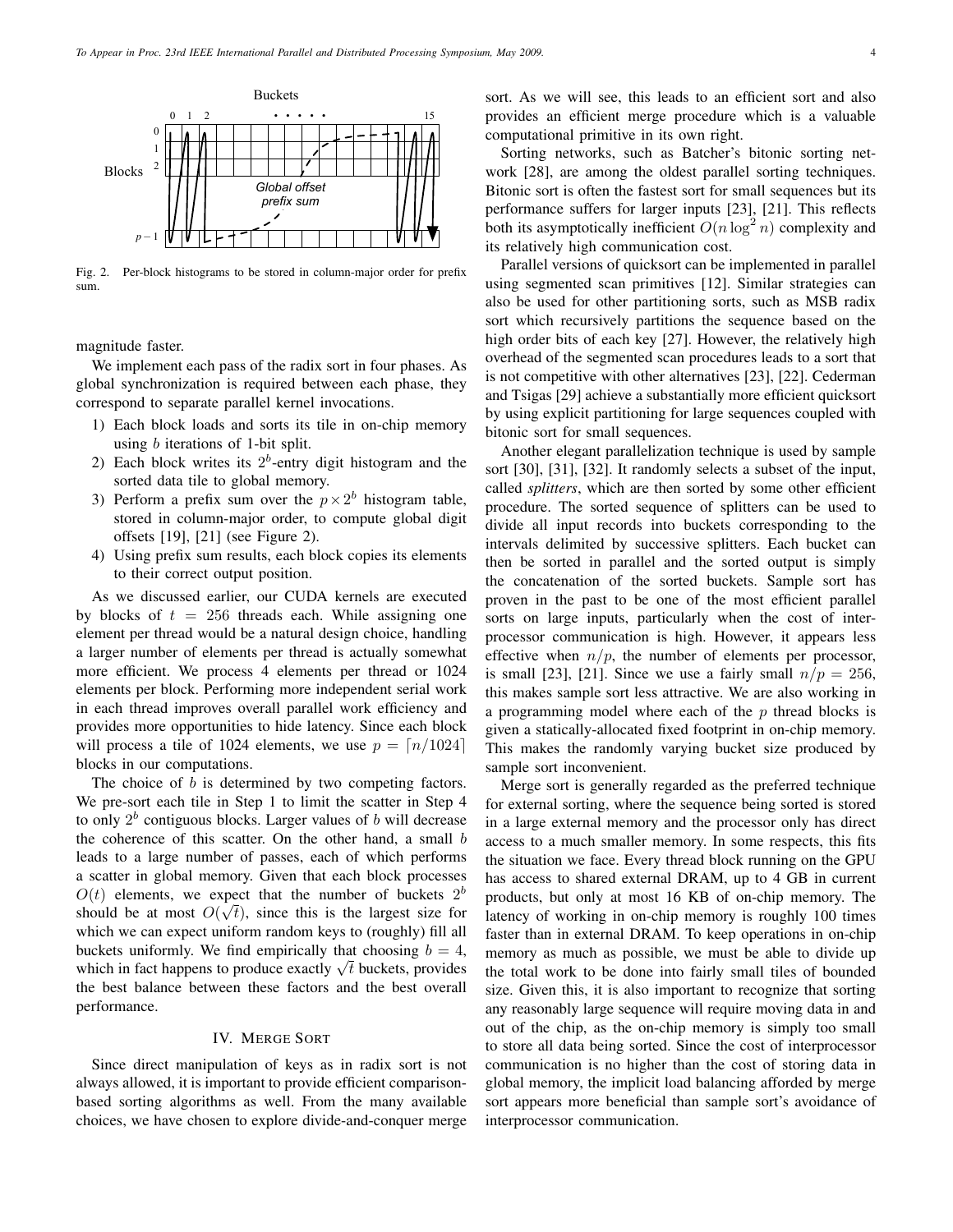The merge sort procedure consists of three steps:

- 1) Divide the input into  $p$  equal-sized tiles.
- 2) Sort all  $p$  tiles in parallel with  $p$  thread blocks.
- 3) Merge all  $p$  sorted tiles.

Since we assume the input sequence is a contiguous array of records, the division performed in Step (1) is trivial. For sorting individual data tiles in Step (2), we use an implementation of Batcher's odd-even merge sort [28]. For sorting t values on chip with a t-thread block, we have found the Batcher sorting networks to be substantially faster than either radix sort or quicksort. We use the odd-even merge sort, rather than the more common bitonic sort, because our experiments show that it is roughly 5–10% faster in practice. All the real work of merge sort occurs in the merging process of Step (3), which we accomplish with a pair-wise merge tree of  $\log p$  depth.

At each level of the merge tree, we merge pairs of corresponding odd and even subsequences. This is obviously an inherently parallel process. However, the number of pairs to be merged decreases geometrically. This coarse-grained parallelism is insufficient to fully utilize massively parallel architectures. Our primary focus, therefore, is on designing a process for pairwise merging that will expose substantial finegrained parallelism.

# *A. Parallel Merging*

Following prior work on merging pairs of sorted sequences in parallel for the PRAM model [13], [33], [14], [15] we use two key insights in designing an efficient merge algorithm. First, we can use a divide-and-conquer technique to expose higher levels of parallelism at each level of the merge tree. And second, computing the final position of elements in the merged sequence can be done efficiently using parallel binary searches.

Given the sorted sequences  $A$  and  $B$ , we want to compute the sorted sequence  $C = \text{merge}(A, B)$ . If these sequences are sufficiently small, say of size no greater than  $t = 256$ elements each, we can merge them using a single  $t$ -thread block. For an element  $a_i \in A$ , we need only compute rank $(a_i, C)$ , which is the position of element  $a_i$  in the merged sequence  $C$ . Because both  $A$  and  $B$  are sorted, we know that  $rank(a_i, C) = i + rank(a_i, B)$ , where  $rank(a_i, B)$  is simply the count of elements  $b_i \in B$  with  $b_i < a_i$  and which we compute efficiently using binary search. Elements of B can obviously be treated in the same way. Therefore, we can efficiently merge these two sequences by having each thread of the block compute the output rank of its corresponding elements in  $A$  and  $B$ , subsequently writing those elements to the correct position. Since this can be done in on-chip memory, it will be very efficient.

We merge larger arrays by dividing them up into tiles of size at most  $t$  that can be merged independently using the blockwise process we have just outlined. To do so in parallel, we begin by constructing two sequences of *splitters*  $S_A$  and  $S_B$ by selecting every  $t$ -th element of  $A$  and  $B$ , respectively. By construction, these splitters partition  $A$  and  $B$  into contiguous tiles of at most  $t$  elements each. We now construct a single merged splitter set  $S = \text{merge}(S_A, S_B)$ , which we achieve with a nested invocation of our merge procedure.

We use the combined set  $S$  to split both  $A$  and  $B$  into contiguous tiles of at most  $t = 256$  elements. To do so, we must compute the rank of each splitter  $s$  in both input sequences. The rank of a splitter  $s = a_i$  drawn from A is obviously  $i$ , the position from which it was drawn. To compute its rank in  $B$ , we first compute its rank in  $S_B$ . We can compute this directly as  $rank(s, S_B) = rank(s, S) - rank(s, S_A)$ , since both terms on the right hand side are its known positions in the arrays S and  $S_A$ . Given the rank of s in  $S_B$ , we have now established a *t*-element window in  $B$  in which  $s$  would fall, bounded by the splitters in  $S_B$  that bracket s. We determine the rank of  $s$  in  $B$  via binary search within this window.

## V. PERFORMANCE ANALYSIS

We now examine the experimental performance of our sorting algorithms. Our performance tests are all based on sorting sequences of key-value pairs where both keys and values are 32-bit words. Although this does not address all sorting problems, it covers many cases that are of primary importance to us, such as sorting points in space and building irregular data structures. We use a uniform random number generator to produce random keys. We report GPU times as execution time only and do not include the cost of transferring input data from the host CPU memory across the PCI-e bus to the GPU's on-board memory. Sorting is frequently most important as one building block of a larger-scale computation. In such cases, the data to be sorted is being generated by a kernel on the GPU and the resulting sorted array will be consumed by a kernel on the GPU.

Figure 3 reports the running time for our sorting implementations. The input arrays are randomly generated sequences whose lengths range from 1K elements to 16M elements, only some of which are power-of-2 sizes. One central goal of our algorithm design is to scale across a significant range of physical parallelism. To illustrate this scaling, we measure performance on a range of NVIDIA GeForce GPUs: the GTX 280 (30 SMs), 9800 GTX+ (16 SMs), 8800 Ultra (16 SMs), 8800 GT (14 SMs), and 8600 GTS (4 SMs). Our measurements demonstrate the scaling we expect to see: the progressively more parallel devices achieve progressively faster running times.

The sorting performance trends are more clearly apparent in Figure 4, which shows *sorting rates* derived from Figure 3. We compute sorting rates by dividing the input size by total running time, and thus measure the number of key-value pairs sorted per second. We expect that radix sort, which does  $O(n)$  work, should converge to a roughly constant sorting rate, whereas merge sort should converge to a rate of  $O(1/\log n)$ . For small array sizes, running times can be dominated by fixed overhead and there may not be enough work to fully utilize the available hardware parallelism, but these trends are apparent at larger array sizes. The radix sorting rate exhibits a larger degree of variability, which we believe is due to the load placed on the memory subsystem by radix sort's global scatters.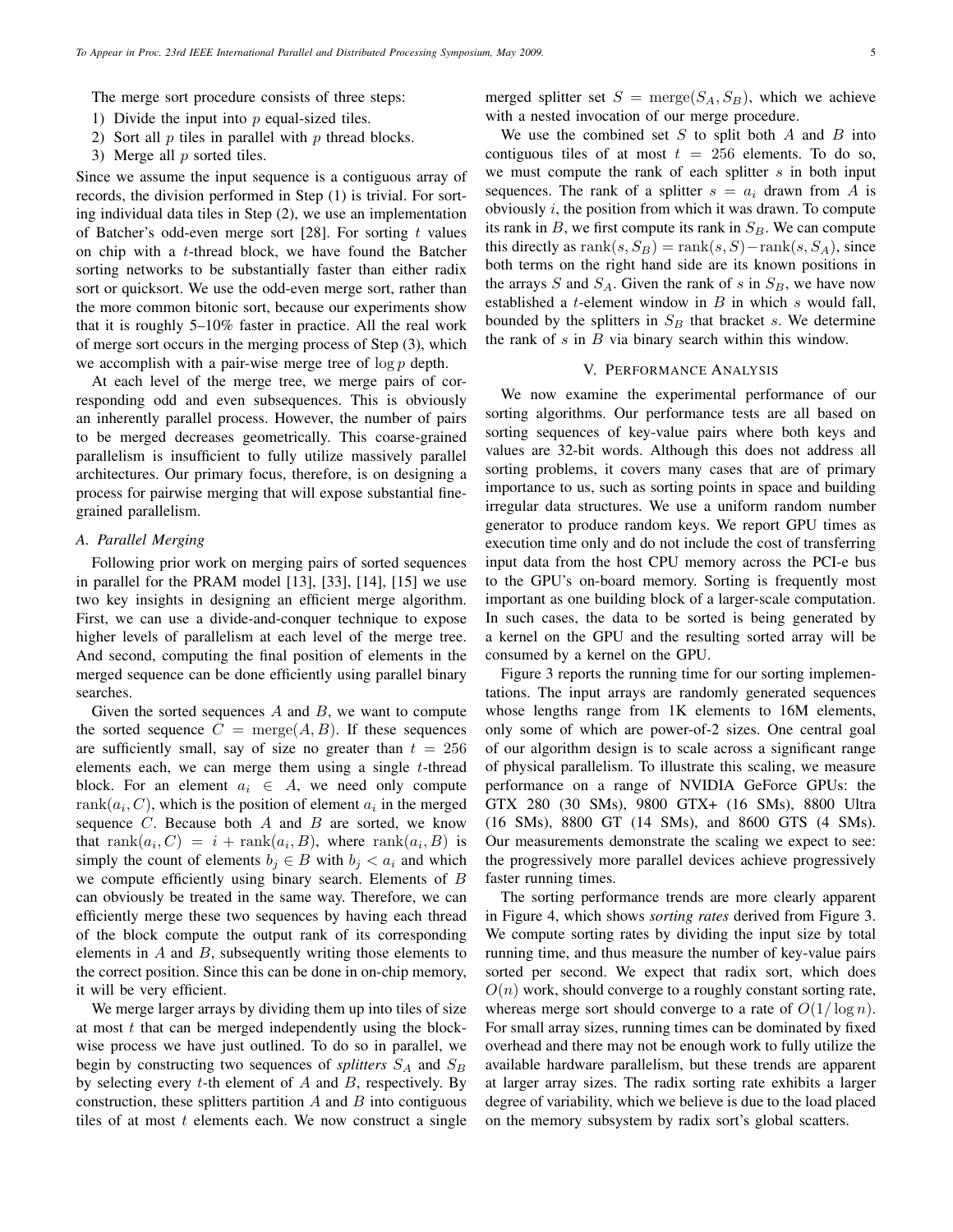

Fig. 3. Sorting time for varying sequence sizes across a range of GPU chips.



Fig. 4. Sorting rates (elements sorted per second) derived from running times shown in Figure 3.

We next examine the impact of different key distributions on our sort performance. Figure 5 shows sorting rates for different key sizes. Here, we have simply restricted the number of random bits we generate for keys to the lower order 8, 16, 24, or full 32 bits. As expected, this makes a substantial difference for radix sort, where we can limit the number of passes over the data we make. Measured sorting rates for 8, 16, and 24-bit keys are, precisely as expected, 4, 2, and 1.33 times faster than 32-bit keys for all but the smallest sequences. For merge sort, the effect is far less dramatic, although having only 256 unique keys (the 8-bit case) does result in 5–10% better performance.

We also adopt the technique of Thearling and Smith [20] for generating key sequences with different entropy levels by computing keys from the bitwise AND of multiple random samples. As they did, we show performance—in Figure 6 using 1–5 samples per key, effectively producing 32, 25.95, 17.41, 10.78, and 6.42 unique bits per key, respectively. We also show the performance for 0 unique bits, corresponding to AND'ing infinitely many samples together, thus making all keys zero. We see that increasing entropy, or decreasing unique bits per key, results in progressively higher performance. This agrees with the results reported by Thearling and Smith [20] and Dusseau *et al.* [21].

Finally, we also measured the performance of both sorts when the randomly generated sequences were pre-sorted. As expected, this made no measureable difference to the radix sort. Applying merge sort to pre-sorted sequences produced nearly identical measurements to the case of uniform 0 keys shown in Figure 6, resulting in 1.3 times higher performance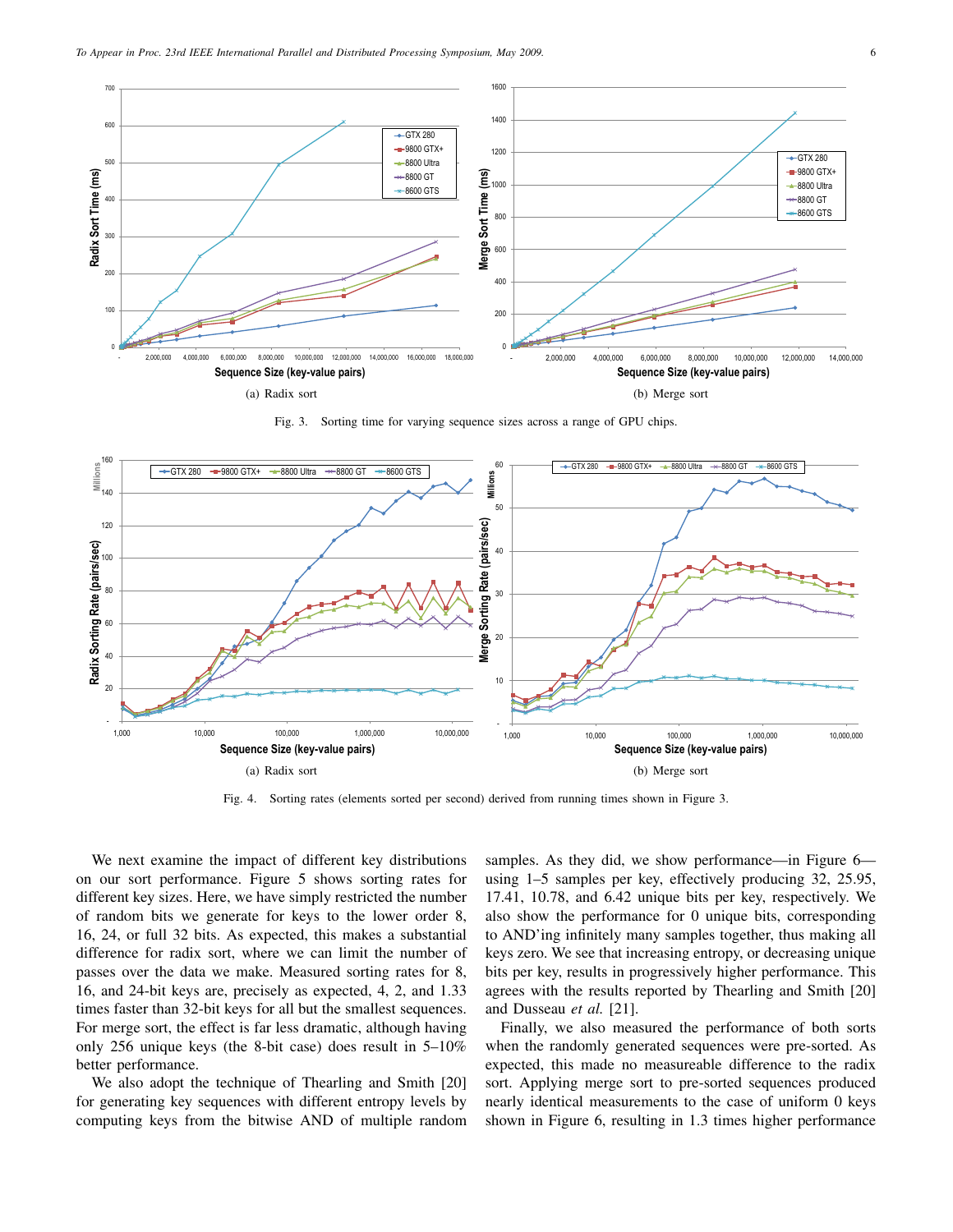

Fig. 5. Sort performance on GeForce GTX 280 with restricted key sizes.



Fig. 6. Sort performance on GeForce GTX 280 with varying key entropy.

for sequences of 1M keys or more.

## *A. Comparison with GPU-based Methods*

Figure 7 shows the relative performance of both our sorting routines, as well as the radix sort published by Le Grand [26] in *GPU Gems 3*, the radix sort algorithm implemented by Sengupta *et al.* [22] in CUDPP [25], and the bitonic sort system GPUSort of Govindaraju *et al.* [34]. All performance measurements reflect the running time of the original implementations provided by the respective authors. We measure performance on the 8800 Ultra, rather than the more recent GTX 280, to provide a more fair comparison as some of these older codes have not been tuned for the newer hardware.

GPUSort is an example of traditional graphics-based GPGPU programming techniques; all computation is done in

pixel shaders via the OpenGL API. Note that GPUSort only handles power-of-2 input sizes on the GPU, performing postprocessing on the CPU for arrays of other sizes. Therefore, we only measure GPUSort performance on power-of-2 sized sequences, since only these reflect actual GPU performance. GPU-ABiSort [35]—another well-known graphics-based GPU sort routine—does not run correctly on current generation GPUs. However, it was previously measured to be about 5% faster than GPUSort on a GeForce 7800 system. Therefore, we believe that the GPUSort performance on the GeForce 8800 should be representative of the GPU-ABiSort performance as well. All other sorts shown are implemented in CUDA.

Several trends are apparent in this graph. First of all, the CUDA-based sorts are generally substantially faster than GPUSort. This is in part due to the intrinsic advantages of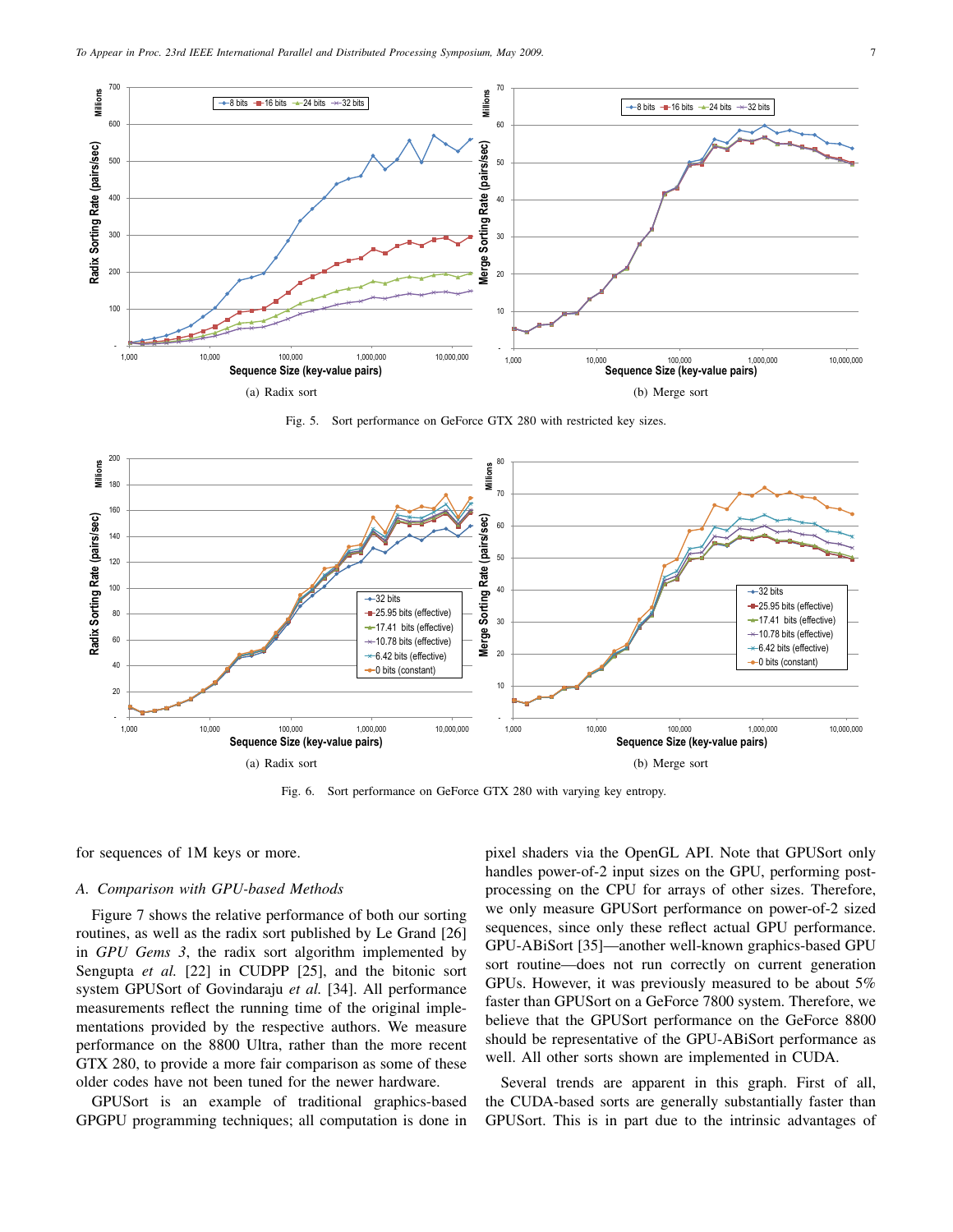

Fig. 7. Sorting rates for several GPU-based methods on an 8800 Ultra.

CUDA. Directly programming the GPU via CUDA imposes less overhead than the graphics API and exposes architectural features such as load/store to memory and the on-chip shared memory which are not available to graphics programs like GPUSort. Furthermore, the bitonic sort used by GPUSort does  $O(n \log^2 n)$  work, as opposed to the more work-efficient  $O(n)$ radix sort algorithms and our  $O(n \log n)$  merge sort algorithm.

Our results clearly show that our radix sort code delivers substantially higher performance than all the other sorting algorithms we tested. It is faster across all input sizes and the relative performance gap increases for larger inputs. At the largest input sizes, it can sort at greater than 2 times the rate of all other algorithms and at greater than 4 times the GPUSort rate. The algorithm suggested by Le Grand [26] is competitive at array sizes up to 1M elements, at which point its sorting rate degrades substantially. This shows the importance of the block-level sorting we perform to improve scatter coherence. Our radix sort is roughly twice as fast as the CUDPP radix sort [22].

The results also show that our merge sort is roughly twice as fast as GPUSort, which is the only other comparisonbased sort shown. At all but the largest input sizes, it is also faster than the CUDPP radix sort, and is competitive with Le Grand's radix sort for large input sizes. Only our radix sort routine consistently out-performs the merge sort by a substantial margin.

In addition to the sorts shown in Figure 7, we can also draw comparisons with two other CUDA-based partitioning sorts. The numbers reported by He *et al.* [27] for their radix sort show their sorting performance to be roughly on par with the CUDPP radix sort. Therefore, their method should perform at roughly half the speed of our radix sort and slightly slower than our merge sort. The quicksort method of Cederman and Tsigas [29] sorts key-only sequences, as opposed to the key-value sorts profiled above. We have not implemented a key-only variant of our merge sort and so cannot reliably

compare its performance. However, we can compare their reported performance with our key-only radix sort results shown in Figure 8b. For uniform random sequences of 1M– 16M elements, their sorting rate on GTX 280 is between 51 and 66 million keys/sec. Our key-only radix sorting rate for these sequence sizes is on average 3 times higher.

## *B. Comparison with CPU-based Methods*

We also compare the performance of our sorting routines with high-speed multicore CPU routines. In practice, applications running on a system containing both GPU and CPU are faced with the choice of sorting data on either processor. Our experiments demonstrate that our sorting routines are highly competitive with comparable CPU routines. All other factors being equal, we conclude that applications faced with the choice of processor to use in sorting should choose the processor in whose memory the data is stored.

We benchmarked the performance of the quicksort routine (tbb::parallel\_sort) provided by Intel's Threading Building Blocks (TBB), our own efficient TBB-based radix sort implementation, and a carefully hand-tuned radix sort implementation that uses SSE2 vector instructions and Pthreads. We ran each using 8 threads on an 8-core 2.33 GHz Intel Core2 Xeon E5345 ("Clovertown") system. Here the CPU cores are distributed between two physical sockets, each containing a multichip module with twin Core2 chips and 4MB L2 cache per chip, for a total of 8-cores and 16MB of L2 cache between all cores. Figure 8a shows the results of these tests. As we can see, the algorithms developed in this paper are highly competitive. Our radix sort produces the fastest running times for all sequences of 8K elements and larger. It is on average 4.4 times faster than tbb::parallel\_sort for input sizes larger than 8K elements. For the same size range, it is on average 3 and 3.5 times faster than our TBB radix sort and the hand-tuned SIMD radix sort, respectively. For the two comparison-based sorts—our merge sort and tbb::parallel\_sort—our merge sort is faster for all inputs larger than 8K elements by an average factor of 2.1.

Recently, Chhugani *et al.* [16] published results for a multicore merge sort that is highly tuned for the Intel Core2 architecture and makes extensive use of SSE2 vector instructions. This appears to be the fastest multicore sorting routine available for the Intel Core2 architecture. They report sorting times for 32-bit floating-point sequences (keys only) and benchmark performance using a 4-core Intel Q9550 ("Yorkfield") processor clocked at 3.22 GHz with 32KB L1 cache per core and a 12MB L2 cache. Figure 8b plots their results along with a modified version of our radix sort for processing 32-bit key-only floating point sequences. The combination of aggressive hand tuning and a higher-end core produces noticeably higher performance than we were able to achieve on the Clovertown system. Nevertheless, we see that our CUDA radix sort performance is on average 23% faster than the multicore CPU merge sort, sorting on average 187 million keys per second for the data shown, compared to an average of 152 million keys per second for the quad-core CPU.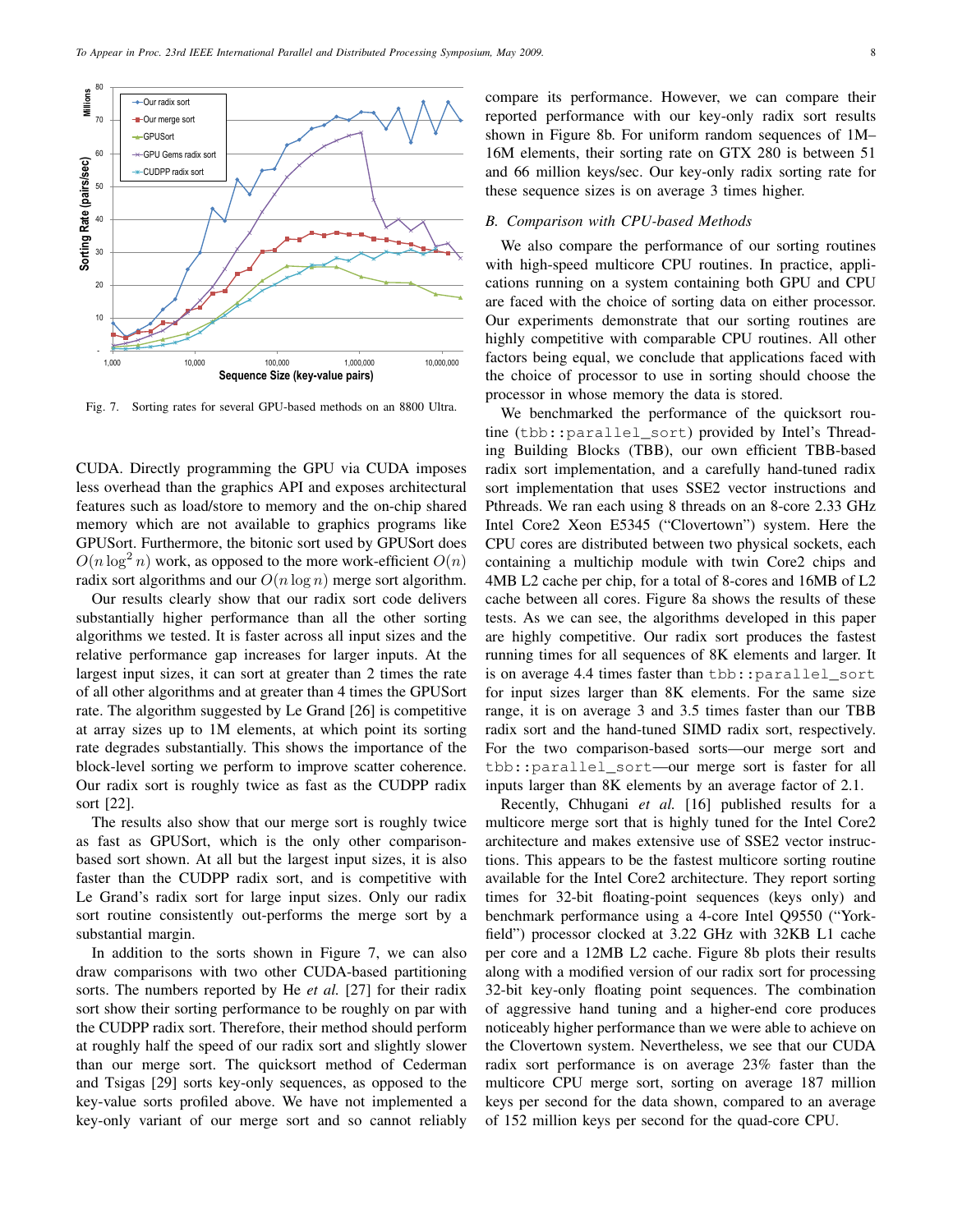

Fig. 8. Performance comparison with efficient multicore sort implementations.

## VI. CONCLUSION

We have presented efficient algorithms for both radix sort and merge sort on manycore GPUs. Our experimental results demonstrate that our radix sort technique is the fastest published sorting algorithm for modern GPU processors and is up to 4 times more efficient than techniques that map sorting onto the graphics API. In addition to being the fastest GPU sorting technique, it is also faster than comparable sorting routines on multicore CPUs. Our merge sort provides the additional flexibility of comparison-based sorting while remaining one of the fastest sorting methods in our performance tests.

We achieve this algorithmic efficiency by concentrating as much work as possible in the fast on-chip memory provided by the NVIDIA GPU architecture and by exposing enough fine-grained parallelism to take advantage of the thousands of parallel threads supported by this architecture. We believe that these key design principles also point the way towards efficient design for manycore processors in general. When making the transition from the coarse-grained parallelism of multicore chips to the fine-grained parallelism of manycore chips, the structure of efficient algorithms changes from a largely task-parallel structure to a more data-parallel structure. This is reflected in our use of data-parallel primitives in radix sort and fine-grained merging in merge sort. The exploitation of fast memory spaces—whether implicitly cached or explicitly managed—is also a central theme for efficiency on modern processors. Consequently, we believe that the design techniques that we have explored in the context of GPUs will prove applicable to other manycore processors as well.

Starting from the algorithms that we have described, there are obviously a number of possible directions for future work. We have focused on one particular sorting problem, namely sorting sequences of word-length key-value pairs. Other important variants include sequences with long keys and/or variable length keys. In such situations, an efficient sorting routine

might make somewhat different efficiency trade-offs than ours. It would also be interesting to explore out-of-core variants of our algorithms which could support sequences larger than available RAM; a natural generalization since our algorithms are already inherently designed to work on small subsequences at a time in the GPU's on-chip memory. Finally, there are other sorting algorithms whose efficient parallelization on manycore GPUs we believe should be explored, foremost among them being sample sort.

The CUDA source code for our implementations of the radix sort and merge sort algorithms described in this paper will be publicly available in the NVIDIA CUDA SDK [36] (version 2.2) as well as in the CUDA Data-Parallel Primitives Library [25].

## ACKNOWLEDGEMENT

We would like to thank Shubhabrata Sengupta for help in implementing the scan primitives used by our radix sort routines and Brian Budge for providing his SSE-based implementation of radix sort. We also thank Naga Govindaraju and Scott Le Grand for providing copies of their sort implementations.

## **REFERENCES**

- [1] D. E. Knuth, *The Art of Computer Programming, Volume 3: Sorting and Searching*, Second ed. Boston, MA: Addison-Wesley, 1998.
- [2] T. H. Cormen, C. E. Leiserson, R. L. Rivest, and C. Stein, *Introduction to Algorithms*, Second ed. MIT Press, Sep. 2001.
- [3] S. G. Akl, *Parallel Sorting Algorithms*. Orlando: Academic Press, Inc., 1990.
- [4] G. Graefe, "Implementing sorting in database systems," *ACM Comput. Surv.*, vol. 38, no. 3, pp. 1–37, 2006.
- [5] C. Lauterbach, M. Garland, S. Sengupta, D. Luebke, and D. Manocha, "Fast BVH construction on GPUs," in *Proc. Eurographics '09*, Mar. 2009.
- [6] V. Havran, "Heuristic ray shooting algorithms," Ph.D. Thesis, Department of Computer Science and Engineering, Faculty of Electrical Engineering, Czech Technical University in Prague, Nov. 2000.